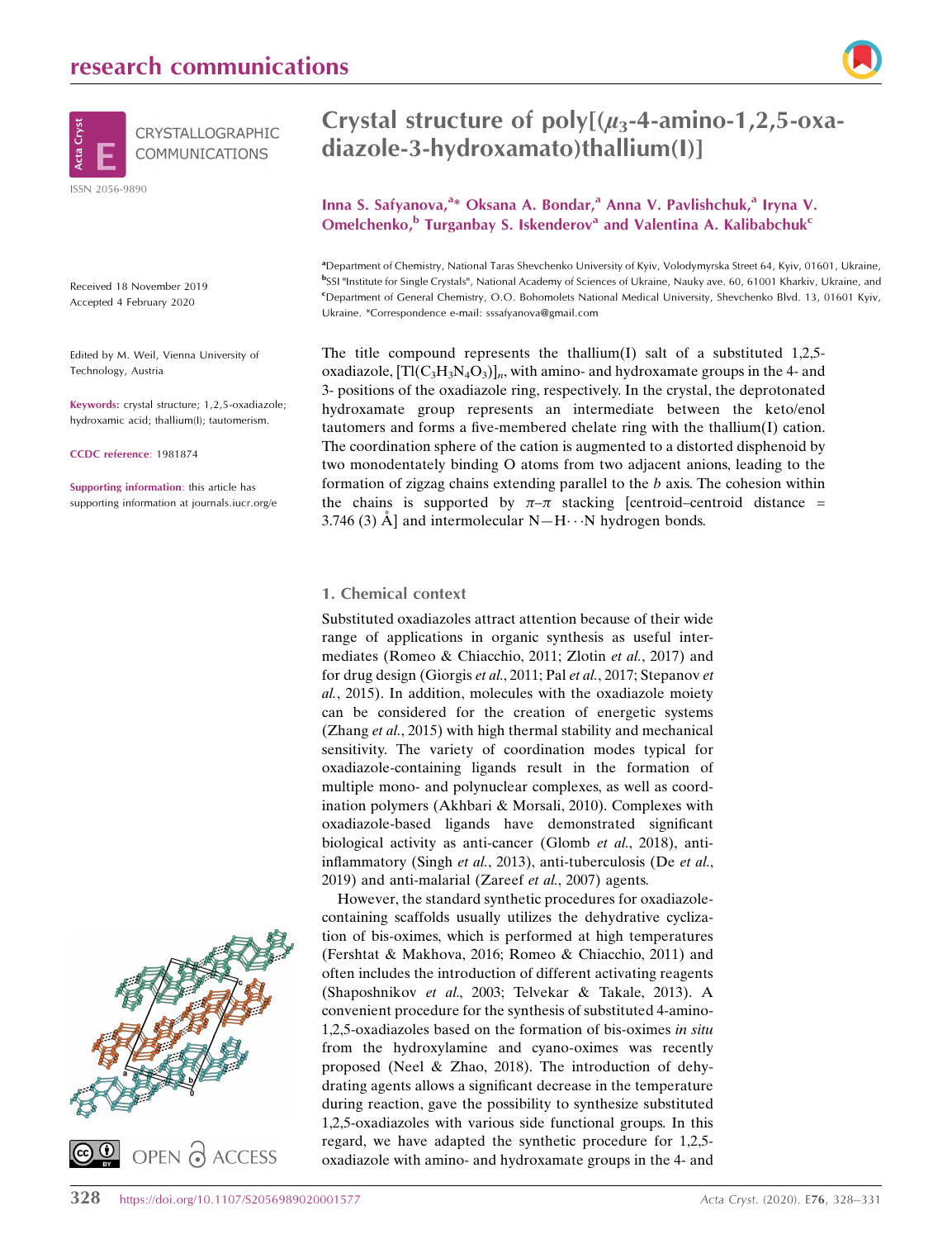3- position of the 1,2,5-oxadiazole ring, respectively, and report here the thallium(I) salt of this compound, 1,  $T(C_3H_3N_4O_3)$ . The introduction of a hydroxamic group at the 1,2,5-oxadiazole ring allows the consideration of potentially interesting ligand systems for the synthesis of various polynuclear complexes (Pavlishchuk et al., 2018; Lutter et al., 2018; Ostrowska et al., 2019; Gumienna-Kontecka et al., 2007).



#### 2. Structural commentary

The asymmetric unit of 1 comprises one 4-amino-1,2,5-oxadiazole-3 hydroxamate anion and a thallium(I) cation. The oxadiazole ring C2/C3/N2/O3/N3 is almost planar with the largest deviation from the least-squares plane being  $0.007 \text{ Å}$ for C2. The C2= $N2$  and C3= $N3$  bond lengths [1.304 (14) and 1.329 (11) Å, respectively] are typical for  $C = N$  double bonds in substituted oxadiazole cycles (Viterbo & Serafino, 1978), and the  $N2 - O3$  and  $N3 - O3$  bonds  $[1.365 (11)$  and 1.419 (11)  $\AA$ , respectively] also fall in a range typical for 1,2,5oxadiazoles (Fonari et al., 2003; Viterbo & Serafino, 1978). The substituent amino- and hydroxamate groups in the 4- and 3- positions, respectively, of the 1,2,5-oxadiazole ring are nearly coplanar with the oxadiazole ring, with a deviation of  $0.071 \text{ Å}$  for nitrogen atom N4 of the amino group and a



Figure 1

A fragment of the crystal structure of 1 showing the coordination environment of the Tl1 ions with displacement ellipsoids drawn at the 50% probability level. [Symmetry codes: (i)  $1 + x$ ,  $y$ ,  $z$ ; (ii)  $1 - x$ ,  $\frac{1}{2} + y$ ,  $\frac{3}{2} - z$ ; (iii)  $1 + x$ ,  $1 + y$ ,  $z$ ; (iv)  $1 - x$ ,  $-\frac{1}{2} + y$ ,  $\frac{3}{2} - z$ ; (v)  $1 - x$ ,  $\frac{3}{2} + y$ ,  $\frac{3}{2} - z$ .]

dihedral angle between the mean plane of the heterocycle and the hydroxamate group  $C1/O2/N1/O1$  of 8.4 (4)°. The  $C3-N4$ [1.360 (13)  $\AA$ ] and N1 – O1 [1.412 (9)  $\AA$ ] bond lengths are typical for a non-coordinating amino group (Fonari et al., 2003; Viterbo & Serafino, 1978) and for a deprotonated hydroxamate group (Golenya et al., 2012; Safyanova et al., 2017), respectively. On the other hand, the C1-N1 [1.314 (12)  $\AA$ ] and  $C1 - O2$  [1.275 (11)  $\AA$ ] bond lengths are intermediate between the tautomeric keto and enol forms (Larsen, 1988), accompanied by a delocalization of the  $\pi$  electrons over the  $N1 - C1 - O2$  backbone and a disorder of the corresponding hydrogen atom that could not be localized from difference-Fourier maps.

The Tl1 cation in 1 is bonded to the bidentate hydroxamate anion through oxygen atoms O1  $[2.814 (7) \text{ Å}]$  and O2  $[2.537 (7)$  Å  $]$  in the form of a five-membered chelate ring. The coordination sphere of the Tl1 cation in 1 is augmented to four by two monodentately binding O2 atoms of two adjacent oxadiazole moieties with distances of Tl1 $-O2^{ii} = 2.880$  (7)  $\AA$ and Tl1 $-O2^i = 2.761$  (7) Å [symmetry codes: (i)  $-x, y + \frac{1}{2}$ ,  $-z+\frac{3}{2}$ ; (ii)  $-x$ ,  $y-\frac{1}{2}$ ,  $-z+\frac{3}{2}$ ] (Fig. 1). The bond length Tl1 – O2 is ca 0.2–0.3 Å shorter in the case of the chelating coordination mode of the hydroxamate group compared with the monodentate coordination mode. Thus, each O2 atom is involved in a chelate coordination with one Tl1 ion and in a monodentate coordination with two other Tl1 ions, forming zigzag chains extending along the *b*-axis direction (Fig. 2). The  $Tl-O$  bond lengths involving the hydroxamate oxygen atoms in 1 are typical for  $TI<sup>I</sup>$  compounds (Salassa & Terenzi, 2019), and the formation of similar polymeric chains is frequently observed for  $TI<sup>I</sup>$  complexes (Akhbari *et al.*, 2009). The resulting coordination sphere of Tl1 can be best described as a distorted seesaw (SS-4) or disphenoid with a stereochemically active lone pair (Mudring & Rieger, 2005). If longer bonds are taken into account (Akhbari & Morsali, 2010; Schroffenegger et al., 2020), the Tl1 cation also has weak interactions at 3.453 (8), 3.289 (9), 3.385 (7) and 3.219 (8) Å with O3<sup>iv</sup>, N2<sup>ii</sup>, O1<sup>v</sup> and O3<sup>vi</sup> [symmetry codes: (iv)  $x, -y + \frac{3}{2}, z + \frac{1}{2}$ ; (v)  $x, y + 1, z$ ; (vi)  $x,$ 



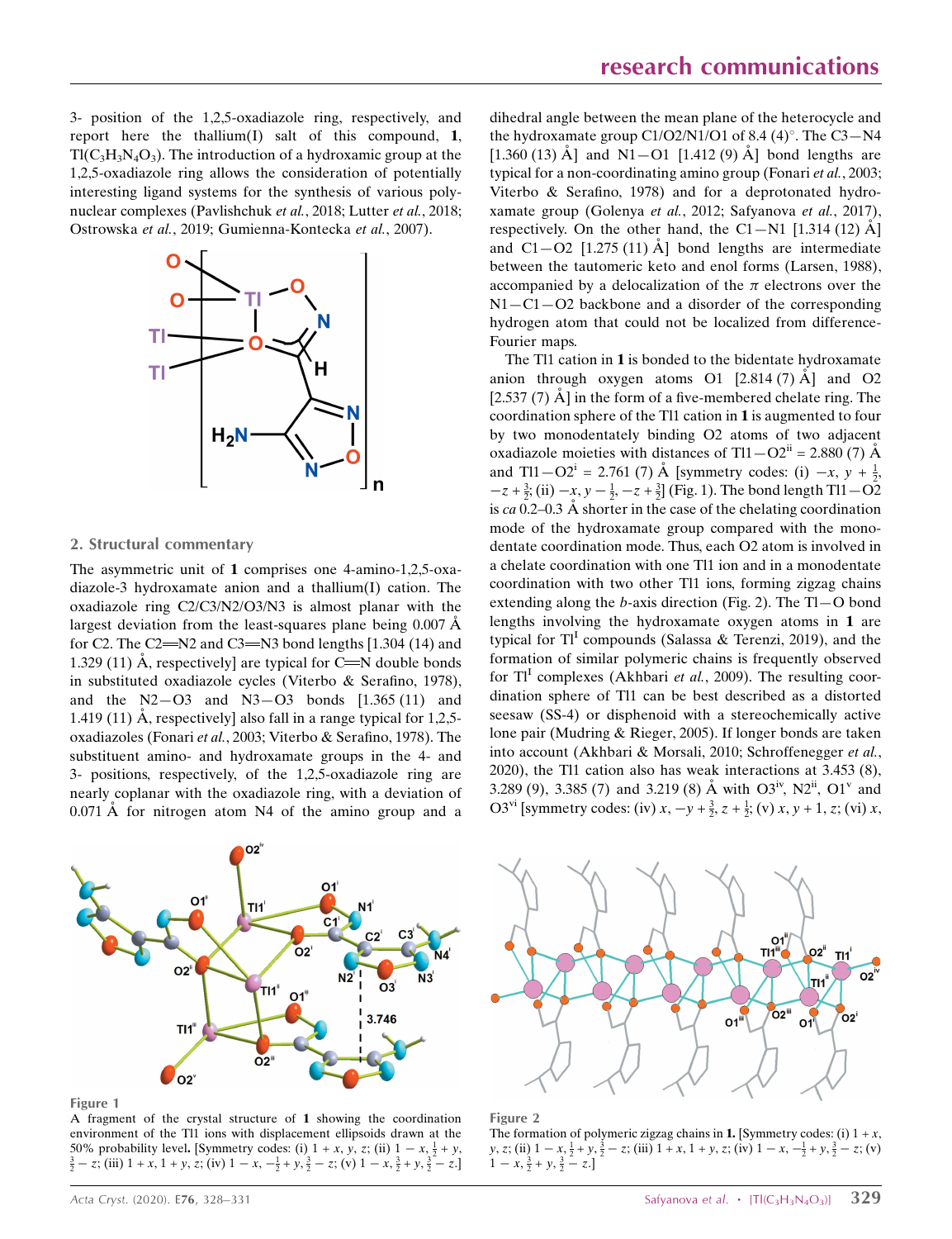# research communications

| Table 1<br>Hydrogen-bond geometry $(\dot{A}, \degree)$ . |              |                         |                        |                   |  |
|----------------------------------------------------------|--------------|-------------------------|------------------------|-------------------|--|
| $D$ -H $\cdots$ A                                        | $D=H$        | $H \cdot \cdot \cdot A$ | $D\cdot\cdot\cdot A$   | $D$ -H $\cdots$ A |  |
| $N4 - H4A \cdots N3^1$<br>$N4 - H4B \cdots N1^{ii}$      | 0.93<br>1.01 | 2.23<br>2.65            | 3.156(10)<br>3.256(13) | 169<br>118        |  |

Symmetry codes: (i)  $-x + 1$ ,  $-y$ ,  $-z + 1$ ; (ii)  $-x + 1$ ,  $y - \frac{1}{2}$ ,  $-z + \frac{3}{2}$ .

 $-y + \frac{1}{2}$ ,  $z + \frac{1}{2}$  atoms from another three oxadiazole moieties. The closest contact between adjacent Tl1 cations within a zigzag chain is  $3.7458(5)$  Å.

#### 3. Supramolecular features

In the crystal, the oxadiazole rings are stacked in a parallel manner with a centroid–centroid distance =  $3.746(3)$  Å (Fig. 1). Together with weak intermolecular hydrogen bonds between the amino group (N4) and two nitrogen atoms from the azolo (N3) and the hydroxamic (N1) group (Table 1, Fig. 3) they support the cohesion of the chains along the b-axis direction.

#### 4. Database survey

A search in the Cambridge Structural Database (CSD version 5.39, update of May 2018; Groom et al., 2016) for substituted oxadiazoles revealed two structures, viz. 3-amino-4-methylfurazan (Pibiri et al., 2018) and 4-amino-1,2,5-oxadiazole-3 carboxamide oxime (Zhang & Jian, 2009).  $TI<sup>I</sup>$  complexes with comparable organic ligands have been reported for thallium (anthranoyl)anthranilate (Wiesbrock & Schmidbaur, 2004), thallium(I) 2-amino-benzoate (Wiesbrock & Schmidbaur, 2003), thallium(I) arylcyanoxime (Robertson et al., 2004)  $[Tl_4(H_2O)_2$ (anthracene-9-carboxylate)<sub>4</sub>] (Kumar *et al.*, 2015), bis $[(\mu -1, \text{3-diphenylpropane-1}, \text{3-dionato-} O, O';O')$ dimethyl-



Figure 3 Packing diagram of 1, with hydrogen bonds indicated by dashed lines.

| Table 2                                                                      |                                 |
|------------------------------------------------------------------------------|---------------------------------|
| Experimental details.                                                        |                                 |
| Crystal data                                                                 |                                 |
| Chemical formula                                                             | $[T1(C_3H_3N_4O_3)]$            |
| $M_{\rm r}$                                                                  | 347.46                          |
| Crystal system, space group                                                  | Monoclinic, $P21/c$             |
| Temperature $(K)$                                                            | 298                             |
| $a, b, c$ (A)                                                                | $10.0731(4)$ , 3.74576 $(18)$ , |
|                                                                              | 16.9805(6)                      |
| $\overset{\beta}{V}{}^{\binom{\circ}{}}_{\text{\small (A^3)}}$               | 95.808 (4)                      |
|                                                                              | 637.41 (5)                      |
| Z                                                                            | 4                               |
| <b>Radiation type</b>                                                        | Mo $K\alpha$                    |
| $\mu$ (mm <sup>-1</sup> )                                                    | 25.30                           |
| Crystal size (mm)                                                            | $0.2 \times 0.2 \times 0.2$     |
| Data collection                                                              |                                 |
| Diffractometer                                                               | Agilent Xcalibur Sapphire3 CCD  |
| Absorption correction                                                        | Multi-scan (CrysAlis PRO;       |
|                                                                              | Agilent, 2012)                  |
| $T_{\min}$ , $T_{\max}$                                                      | 0.231, 1.000                    |
| No. of measured, independent and                                             | 4634, 1452, 1320                |
| observed $[I > 2\sigma(I)]$ reflections                                      | 0.056                           |
| $R_{\rm int}$<br>$(\sin \theta/\lambda)_{\text{max}} (\AA^{-1})$             | 0.650                           |
|                                                                              |                                 |
| Refinement                                                                   |                                 |
| $R[F^2 > 2\sigma(F^2)]$ , w $R(F^2)$ , S                                     | 0.045, 0.111, 1.07              |
| No. of reflections                                                           | 1452                            |
| No. of parameters                                                            | 100                             |
| H-atom treatment                                                             | H-atom parameters constrained   |
| $\Delta \rho_{\text{max}}$ , $\Delta \rho_{\text{min}}$ (e Å <sup>-3</sup> ) | $6.17, -2.23$                   |

Computer programs: CrysAlis PRO (Agilent, 2012), SHELXT (Sheldrick, 2015), olex2.refine (Bourhis et al., 2015) and OLEX2 (Dolomanov et al., 2009).

thallium] (Britton, 2001) and thallium(I) 4-hydroxybenzylidene-4-aminobenzoate (Akhbari et al., 2009).

#### 5. Synthesis and crystallization

The title compound was obtained according to a modification of the procedure reported by Neel & Zhao (2018) (Fig. 4). Solutions containing 5 mmol of hydroxylamine hydrochloride in 10 ml of methanol, and 10 mmol of sodium methoxide in 15 ml of methanol were stirred for 30 min while cooling in an ice bath. The formed precipitate of sodium chloride was filtered off. The methanolic solutions of ethyl-2-cyano-2-(hydroxyimino)acetate (5 mmol) and hydroxylamine were combined and stirred for 5 h at room temperature. The resulting white precipitate was filtered off and dissolved in 5 ml of water, followed by HCl addition to pH = 5. The organic compound was extracted with ethyl acetate; the extract was subsequently dried over anhydrous  $Na<sub>2</sub>SO<sub>4</sub>$ , and the solvent was finally removed by rotary evaporation. Colorless crystals



Figure 4 Synthesis scheme for 4-amino-1,2,5-oxadiazole-3 hydroxamate thal $lium(I)$ .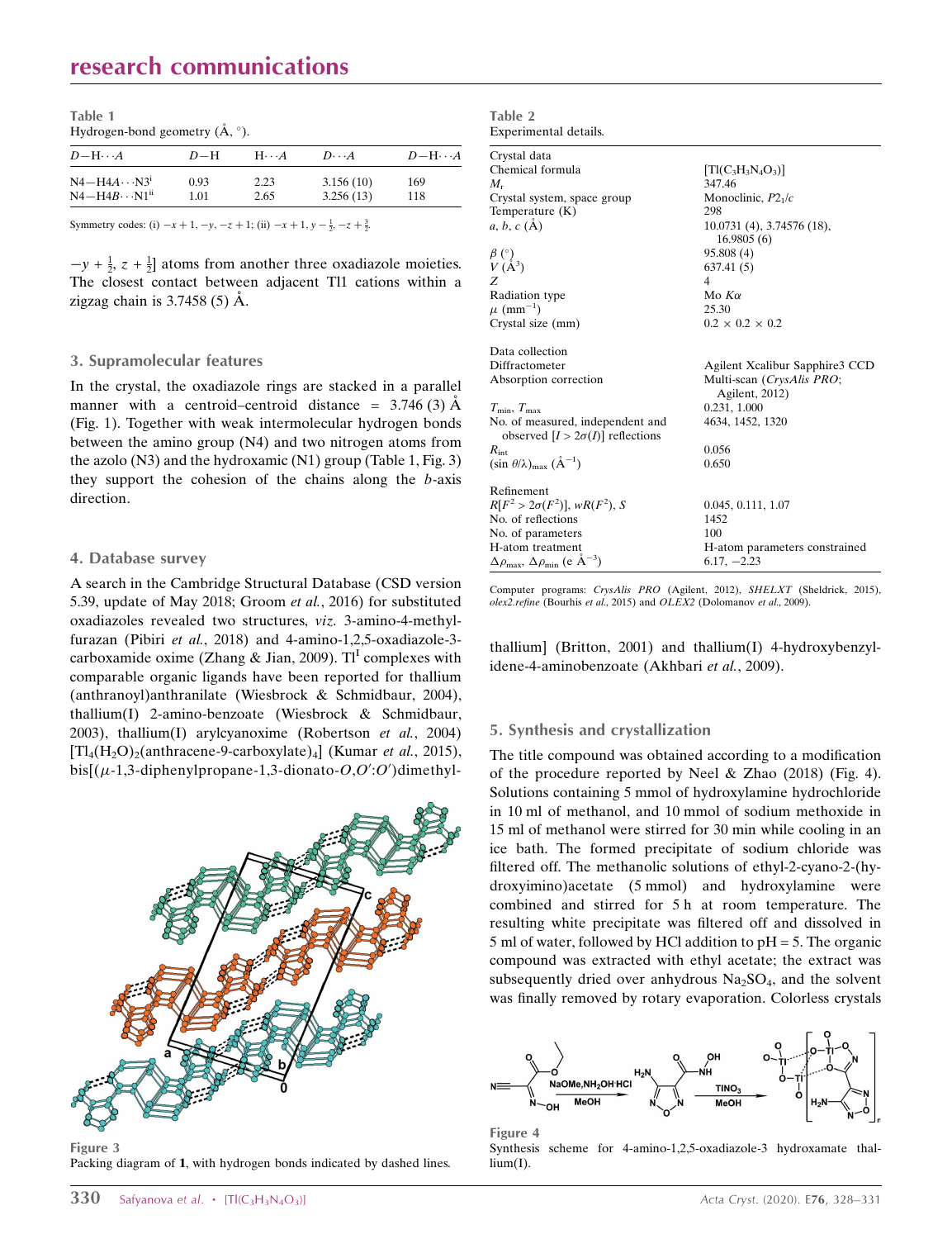of 1 suitable for single crystal X-ray analysis were obtained by combining the organic compound with thallium(I) nitrate in isopropanol and subsequent slow evaporation of the solvent at ambient temperature within 48 h (yield 16.5%).

#### 6. Refinement

Crystal data, data collection and structure refinement details are summarized in Table 2. The H atoms of the amino group were located from a difference-Fourier map; their coordinates were refined freely with  $U_{\text{iso}}(H) = 1.2U_{\text{eq}}(N)$ . The hydrogen atom of the hydroxamate function could not be observed in difference-Fourier maps, and a tentative calculated position was in too close vicinity to atom H4B of the amino group. Most probably, the hydroxamate H atom is disordered over the  $N1 - C1 - O2$  backbone due to the presence of both tautomeric forms. Hence, this H atom is not included in the final model. The highest remaining electron density is located 0.88 Å from Tl1.

#### References

- Agilent (2012). CrysAlis PRO[. Agilent Technologies Ltd, Yarnton,](http://scripts.iucr.org/cgi-bin/cr.cgi?rm=pdfbb&cnor=wm5530&bbid=BB1) [England.](http://scripts.iucr.org/cgi-bin/cr.cgi?rm=pdfbb&cnor=wm5530&bbid=BB1)
- [Akhbari, K., Alizadeh, K., Morsali, A. & Zeller, M. \(2009\).](http://scripts.iucr.org/cgi-bin/cr.cgi?rm=pdfbb&cnor=wm5530&bbid=BB2) Inorg. Chim. Acta, 362[, 2589–2594.](http://scripts.iucr.org/cgi-bin/cr.cgi?rm=pdfbb&cnor=wm5530&bbid=BB2)
- [Akhbari, K. & Morsali, A. \(2010\).](http://scripts.iucr.org/cgi-bin/cr.cgi?rm=pdfbb&cnor=wm5530&bbid=BB3) Coord. Chem. Rev. 254, 1977–2006.
- [Bourhis, L. J., Dolomanov, O. V., Gildea, R. J., Howard, J. A. K. &](http://scripts.iucr.org/cgi-bin/cr.cgi?rm=pdfbb&cnor=wm5530&bbid=BB4) [Puschmann, H. \(2015\).](http://scripts.iucr.org/cgi-bin/cr.cgi?rm=pdfbb&cnor=wm5530&bbid=BB4) Acta Cryst. A71, 59–75.
- [Britton, D. \(2001\).](http://scripts.iucr.org/cgi-bin/cr.cgi?rm=pdfbb&cnor=wm5530&bbid=BB5) Acta Cryst. E57, m176–m178.
- [De, S., Khambete, M. P. & Degani, M. S. \(2019\).](http://scripts.iucr.org/cgi-bin/cr.cgi?rm=pdfbb&cnor=wm5530&bbid=BB6) Bioorg. Med. Chem. Lett. 29[, 1999–2007.](http://scripts.iucr.org/cgi-bin/cr.cgi?rm=pdfbb&cnor=wm5530&bbid=BB6)
- [Dolomanov, O. V., Bourhis, L. J., Gildea, R. J., Howard, J. A. K. &](http://scripts.iucr.org/cgi-bin/cr.cgi?rm=pdfbb&cnor=wm5530&bbid=BB7) [Puschmann, H. \(2009\).](http://scripts.iucr.org/cgi-bin/cr.cgi?rm=pdfbb&cnor=wm5530&bbid=BB7) J. Appl. Cryst. 42, 339–341.
- [Fershtat, L. L. & Makhova, N. N. \(2016\).](http://scripts.iucr.org/cgi-bin/cr.cgi?rm=pdfbb&cnor=wm5530&bbid=BB8) Russ. Chem. Rev. 85, 1097– [1145.](http://scripts.iucr.org/cgi-bin/cr.cgi?rm=pdfbb&cnor=wm5530&bbid=BB8)
- [Fonari, M. S., Simonov, Yu. A., Kravtsov, V. Ch., Lipkowski, J., Ganin,](http://scripts.iucr.org/cgi-bin/cr.cgi?rm=pdfbb&cnor=wm5530&bbid=BB9) [E. V. & Yavolovskii, A. A. \(2003\).](http://scripts.iucr.org/cgi-bin/cr.cgi?rm=pdfbb&cnor=wm5530&bbid=BB9) J. Mol. Struct. 647, 129–140.
- [Giorgis, M., Lolli, M. L., Rolando, B., Rao, A., Tosco, P., Chaurasia, S.,](http://scripts.iucr.org/cgi-bin/cr.cgi?rm=pdfbb&cnor=wm5530&bbid=BB10) [Marabello, D., Fruttero, R. & Gasco, A. \(2011\).](http://scripts.iucr.org/cgi-bin/cr.cgi?rm=pdfbb&cnor=wm5530&bbid=BB10) Eur. J. Med. Chem. 46[, 383–392.](http://scripts.iucr.org/cgi-bin/cr.cgi?rm=pdfbb&cnor=wm5530&bbid=BB10)
- Glomb, T., Szymankiewicz, K. & Świątek, P. (2018). Molecules, 23, [3361–3377.](http://scripts.iucr.org/cgi-bin/cr.cgi?rm=pdfbb&cnor=wm5530&bbid=BB11)
- [Golenya, I. A., Gumienna-Kontecka, E., Boyko, A. N., Haukka, M. &](http://scripts.iucr.org/cgi-bin/cr.cgi?rm=pdfbb&cnor=wm5530&bbid=BB12) [Fritsky, I. O. \(2012\).](http://scripts.iucr.org/cgi-bin/cr.cgi?rm=pdfbb&cnor=wm5530&bbid=BB12) Inorg. Chem. 51, 6221–6227.
- [Groom, C. R., Bruno, I. J., Lightfoot, M. P. & Ward, S. C. \(2016\).](http://scripts.iucr.org/cgi-bin/cr.cgi?rm=pdfbb&cnor=wm5530&bbid=BB13) Acta Cryst. B72[, 171–179.](http://scripts.iucr.org/cgi-bin/cr.cgi?rm=pdfbb&cnor=wm5530&bbid=BB13)
- [Gumienna-Kontecka, E., Golenya, I. A., Dudarenko, N. M., Dobosz,](http://scripts.iucr.org/cgi-bin/cr.cgi?rm=pdfbb&cnor=wm5530&bbid=BB14) [A., Haukka, M., Fritsky, I. O. & Swiatek-Kozlowska, J. \(2007\).](http://scripts.iucr.org/cgi-bin/cr.cgi?rm=pdfbb&cnor=wm5530&bbid=BB14) New J. Chem. 31[, 1798–1805.](http://scripts.iucr.org/cgi-bin/cr.cgi?rm=pdfbb&cnor=wm5530&bbid=BB14)
- [Kumar, S., Sharma, R. P., Saini, A., Venugopalan, P. & Starynowicz, P.](http://scripts.iucr.org/cgi-bin/cr.cgi?rm=pdfbb&cnor=wm5530&bbid=BB15) (2015). [J. Mol. Struct.](http://scripts.iucr.org/cgi-bin/cr.cgi?rm=pdfbb&cnor=wm5530&bbid=BB15) 1079, 291–297.
- [Larsen, I. K. \(1988\).](http://scripts.iucr.org/cgi-bin/cr.cgi?rm=pdfbb&cnor=wm5530&bbid=BB17) Acta Cryst. B44, 527–533.
- [Lutter, J. C., Zaleski, C. M. & Pecoraro, V. L. \(2018\).](http://scripts.iucr.org/cgi-bin/cr.cgi?rm=pdfbb&cnor=wm5530&bbid=BB18) Adv. Inorg. Chem. [177–246.](http://scripts.iucr.org/cgi-bin/cr.cgi?rm=pdfbb&cnor=wm5530&bbid=BB18)
- [Mudring, A. V. & Rieger, F. \(2005\).](http://scripts.iucr.org/cgi-bin/cr.cgi?rm=pdfbb&cnor=wm5530&bbid=BB19) Inorg. Chem. 44, 6240–6243.
- [Neel, A. J. & Zhao, R. \(2018\).](http://scripts.iucr.org/cgi-bin/cr.cgi?rm=pdfbb&cnor=wm5530&bbid=BB20) Org. Lett. 20, 2024–2027.
- [Ostrowska, M., Golenya, I. A., Haukka, M., Fritsky, I. O. &](http://scripts.iucr.org/cgi-bin/cr.cgi?rm=pdfbb&cnor=wm5530&bbid=BB21) [Gumienna-Kontecka, E. \(2019\).](http://scripts.iucr.org/cgi-bin/cr.cgi?rm=pdfbb&cnor=wm5530&bbid=BB21) New J. Chem. 43, 10237–10249.
- [Pal, P., Gandhi, H. P., Kanhed, A. M., Patel, N. R., Mankadia, N. N.,](http://scripts.iucr.org/cgi-bin/cr.cgi?rm=pdfbb&cnor=wm5530&bbid=BB22) [Baldha, S. N., Barmade, M. A., Murumkar, P. R. & Yadav, M. R.](http://scripts.iucr.org/cgi-bin/cr.cgi?rm=pdfbb&cnor=wm5530&bbid=BB22) (2017). [Eur. J. Med. Chem.](http://scripts.iucr.org/cgi-bin/cr.cgi?rm=pdfbb&cnor=wm5530&bbid=BB22) 130, 107–123.
- [Pavlishchuk, A. V., Kolotilov, S. V., Zeller, M., Lofland, S. E. &](http://scripts.iucr.org/cgi-bin/cr.cgi?rm=pdfbb&cnor=wm5530&bbid=BB23) [Addison, A. W. \(2018\).](http://scripts.iucr.org/cgi-bin/cr.cgi?rm=pdfbb&cnor=wm5530&bbid=BB23) Eur. J. Inorg. Chem. pp. 3504–3511.
- [Pibiri, I., Lentini, L., Melfi, R., Tutone, M., Baldassano, S., Galluzzo,](http://scripts.iucr.org/cgi-bin/cr.cgi?rm=pdfbb&cnor=wm5530&bbid=BB24) [P. R., Di Leonardo, A. & Pace, A. \(2018\).](http://scripts.iucr.org/cgi-bin/cr.cgi?rm=pdfbb&cnor=wm5530&bbid=BB24) Eur. J. Med. Chem. 159, [126–142.](http://scripts.iucr.org/cgi-bin/cr.cgi?rm=pdfbb&cnor=wm5530&bbid=BB24)
- [Robertson, D., Barnes, C. & Gerasimchuk, N. \(2004\).](http://scripts.iucr.org/cgi-bin/cr.cgi?rm=pdfbb&cnor=wm5530&bbid=BB25) J. Coord. Chem. 57[, 1205–1216.](http://scripts.iucr.org/cgi-bin/cr.cgi?rm=pdfbb&cnor=wm5530&bbid=BB25)
- [Romeo, G. & Chiacchio, U. \(2011\).](http://scripts.iucr.org/cgi-bin/cr.cgi?rm=pdfbb&cnor=wm5530&bbid=BB26) Modern Heterocyclic Chemistry, [edited by J. Alvarez-Builla, J. J. Vaquero & J. Barluenga, pp. 1047–](http://scripts.iucr.org/cgi-bin/cr.cgi?rm=pdfbb&cnor=wm5530&bbid=BB26) [1252. Weinheim: Wiley-VCH.](http://scripts.iucr.org/cgi-bin/cr.cgi?rm=pdfbb&cnor=wm5530&bbid=BB26)
- [Safyanova, I. S., Ohui, K. A. & Omelchenko, I. V. \(2017\).](http://scripts.iucr.org/cgi-bin/cr.cgi?rm=pdfbb&cnor=wm5530&bbid=BB27) Acta Cryst. E73[, 24–27.](http://scripts.iucr.org/cgi-bin/cr.cgi?rm=pdfbb&cnor=wm5530&bbid=BB27)
- [Salassa, G. & Terenzi, A. \(2019\).](http://scripts.iucr.org/cgi-bin/cr.cgi?rm=pdfbb&cnor=wm5530&bbid=BB28) Int. J. Mol. Sci. 20, 3483–3500.
- Schroffenegger, M., Eder, F., Weil, M., Stöger, B., Schwendtner, K. & [Kolitsch, U. \(2020\).](http://scripts.iucr.org/cgi-bin/cr.cgi?rm=pdfbb&cnor=wm5530&bbid=BB29) J. Alloys Compd. 820, 153369.
- [Shaposhnikov, S., Pirogov, S. V., Mel'nikova, S. F., Tselinsky, I. V.,](http://scripts.iucr.org/cgi-bin/cr.cgi?rm=pdfbb&cnor=wm5530&bbid=BB30) Näther, C., Graening, T., Traulsen, T. & Friedrichsen, W. (2003). [Tetrahedron](http://scripts.iucr.org/cgi-bin/cr.cgi?rm=pdfbb&cnor=wm5530&bbid=BB30), 59, 1059–1066.
- [Sheldrick, G. M. \(2015\).](http://scripts.iucr.org/cgi-bin/cr.cgi?rm=pdfbb&cnor=wm5530&bbid=BB31) Acta Cryst. A71, 3–8.
- [Singh, A. K., Lohani, M. & Parthsarthy, R. \(2013\).](http://scripts.iucr.org/cgi-bin/cr.cgi?rm=pdfbb&cnor=wm5530&bbid=BB16) Iran. J. Pharm. Res. 12[, 319–323.](http://scripts.iucr.org/cgi-bin/cr.cgi?rm=pdfbb&cnor=wm5530&bbid=BB16)
- [Stepanov, A. I., Astrat'ev, A. A., Sheremetev, A. B., Lagutina, N. K.,](http://scripts.iucr.org/cgi-bin/cr.cgi?rm=pdfbb&cnor=wm5530&bbid=BB32) [Palysaeva, N. V., Tyurin, A. Yu., Aleksandrova, N. S., Sadchikova,](http://scripts.iucr.org/cgi-bin/cr.cgi?rm=pdfbb&cnor=wm5530&bbid=BB32) [N. P., Suponitsky, K. Yu., Atamanenko, O. P., Konyushkin, L. D.,](http://scripts.iucr.org/cgi-bin/cr.cgi?rm=pdfbb&cnor=wm5530&bbid=BB32) [Semenov, R. V., Firgang, S. I., Kiselyov, A. S., Semenova, M. N. &](http://scripts.iucr.org/cgi-bin/cr.cgi?rm=pdfbb&cnor=wm5530&bbid=BB32) [Semenov, V. V. \(2015\).](http://scripts.iucr.org/cgi-bin/cr.cgi?rm=pdfbb&cnor=wm5530&bbid=BB32) Eur. J. Med. Chem. 94, 237-251.
- [Telvekar, V. N. & Takale, B. S. \(2013\).](http://scripts.iucr.org/cgi-bin/cr.cgi?rm=pdfbb&cnor=wm5530&bbid=BB33) Synth. Commun. 43, 221– [227.](http://scripts.iucr.org/cgi-bin/cr.cgi?rm=pdfbb&cnor=wm5530&bbid=BB33)
- [Viterbo, D. & Serafino, A. \(1978\).](http://scripts.iucr.org/cgi-bin/cr.cgi?rm=pdfbb&cnor=wm5530&bbid=BB34) Acta Cryst. B34, 3444-3446.
- [Wiesbrock, F. & Schmidbaur, H. \(2003\).](http://scripts.iucr.org/cgi-bin/cr.cgi?rm=pdfbb&cnor=wm5530&bbid=BB35) J. Am. Chem. Soc. 125, 3622– [3630.](http://scripts.iucr.org/cgi-bin/cr.cgi?rm=pdfbb&cnor=wm5530&bbid=BB35)
- [Wiesbrock, F. & Schmidbaur, H. \(2004\).](http://scripts.iucr.org/cgi-bin/cr.cgi?rm=pdfbb&cnor=wm5530&bbid=BB36) J. Inorg. Biochem. 98, 473– [484.](http://scripts.iucr.org/cgi-bin/cr.cgi?rm=pdfbb&cnor=wm5530&bbid=BB36)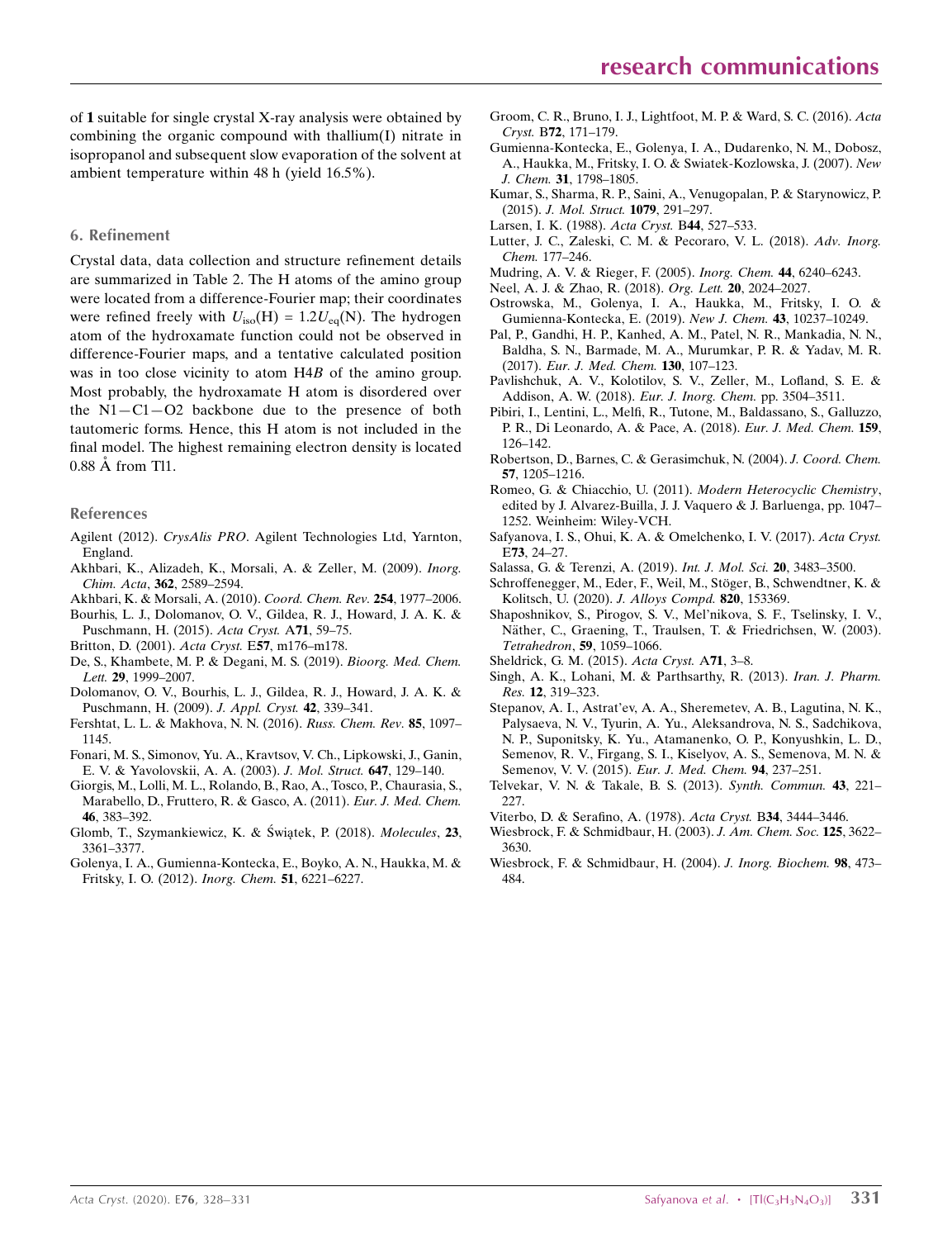# **supporting information**

*Acta Cryst.* (2020). E**76**, 328-331 [https://doi.org/10.1107/S2056989020001577]

**Crystal structure of poly[(***µ***3-4-amino-1,2,5-oxadiazole-3 hydroxamato)thallium(I)]**

# **Inna S. Safyanova, Oksana A. Bondar, Anna V. Pavlishchuk, Iryna V. Omelchenko, Turganbay S. Iskenderov and Valentina A. Kalibabchuk**

## **Computing details**

Data collection: *CrysAlis PRO* (Agilent, 2012); cell refinement: *CrysAlis PRO* (Agilent, 2012); data reduction: *CrysAlis PRO* (Agilent, 2012); program(s) used to solve structure: SHELXT (Sheldrick, 2015); program(s) used to refine structure: *olex2.refine* (Bourhis *et al.*, 2015); molecular graphics: *OLEX2* (Dolomanov *et al.*, 2009); software used to prepare material for publication: *OLEX2* (Dolomanov *et al.*, 2009).

**Poly[(***µ***3-4-amino-1,2,5-oxadiazole-3-hydroxamato)thallium(I)]** 

*Crystal data*

 $[Tl(C_3H_3N_4O_3)]$  $M_r = 347.46$ Monoclinic, *P*21/*c*  $a = 10.0731(4)$  Å  $b = 3.74576(18)$  Å  $c = 16.9805$  (6) Å  $\beta$  = 95.808 (4)<sup>o</sup>  $V = 637.41(5)$  Å<sup>3</sup>  $Z = 4$ 

*Data collection* Agilent Xcalibur Sapphire3 CCD diffractometer *ω* scans Absorption correction: multi-scan (*CrysAlis PRO*; Agilent, 2012)  $T_{\text{min}} = 0.231, T_{\text{max}} = 1.000$ 

## *Refinement*

Refinement on *F*<sup>2</sup> Least-squares matrix: full *R*[ $F^2 > 2\sigma(F^2)$ ] = 0.045  $wR(F^2) = 0.111$  $S = 1.07$ 1452 reflections 100 parameters 0 restraints

4634 measured reflections

 $F(000) = 612$  $D_x$  = 3.610 Mg m<sup>-3</sup> Mo *Kα* radiation,  $\lambda = 0.71073$  Å Cell parameters from 216 reflections  $\theta$  = 4.4–22.3°  $\mu$  = 25.30 mm<sup>-1</sup>  $T = 298 \text{ K}$ Block, clear colourless  $0.2 \times 0.2 \times 0.2$  mm

1452 independent reflections 1320 reflections with  $I > 2\sigma(I)$  $R_{\text{int}} = 0.056$  $\theta_{\text{max}} = 27.5^{\circ}, \theta_{\text{min}} = 3.0^{\circ}$  $h = -13 \rightarrow 13$  $k = -4 \rightarrow 4$ *l* = −22→19

Hydrogen site location: difference Fourier map H-atom parameters constrained  $w = 1/[\sigma^2 (F_o^2) + (0.0629P)^2]$ where  $P = (F_o^2 + 2F_c^2)/3$  $(\Delta/\sigma)_{\text{max}} = 0.001$  $\Delta\rho_{\text{max}}$  = 6.17 e Å<sup>-3</sup> Δ*ρ*min = −2.23 e Å−3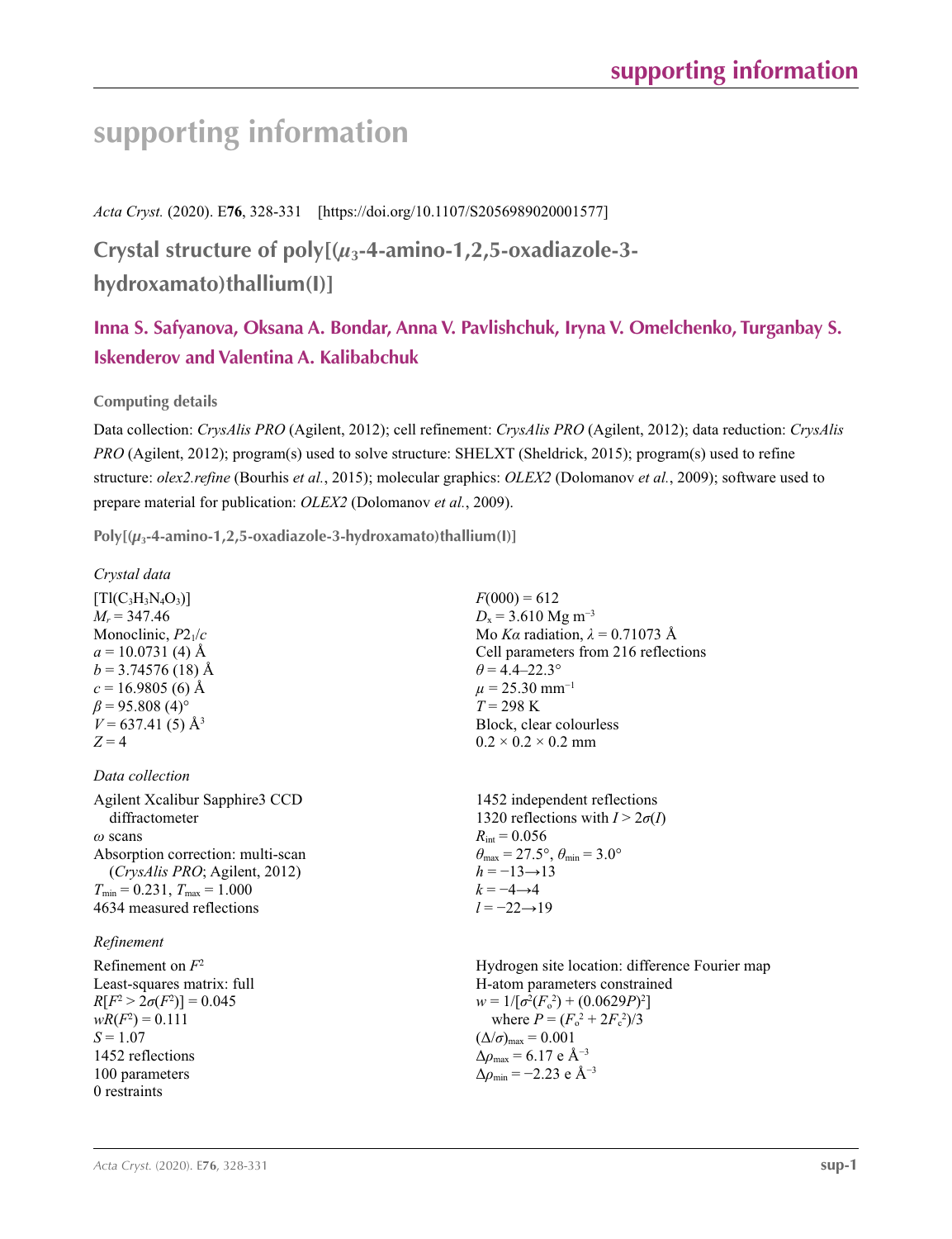### *Special details*

**Geometry**. All esds (except the esd in the dihedral angle between two l.s. planes) are estimated using the full covariance matrix. The cell esds are taken into account individually in the estimation of esds in distances, angles and torsion angles; correlations between esds in cell parameters are only used when they are defined by crystal symmetry. An approximate (isotropic) treatment of cell esds is used for estimating esds involving l.s. planes.

|                  | $\mathcal{X}$ | $\mathcal{Y}$ | Ζ          | $U_{\rm iso}$ */ $U_{\rm eq}$ |  |
|------------------|---------------|---------------|------------|-------------------------------|--|
| <b>T11</b>       | 0.05880(4)    | 0.45183(11)   | 0.86058(2) | 0.03141(19)                   |  |
| O <sub>2</sub>   | 0.1164(7)     | 0.4279(17)    | 0.7187(4)  | 0.0298(15)                    |  |
| O <sub>1</sub>   | 0.2851(8)     | 0.0779(19)    | 0.8210(4)  | 0.0339(17)                    |  |
| O <sub>3</sub>   | 0.2375(8)     | 0.4924(18)    | 0.4946(5)  | 0.0339(17)                    |  |
| N <sub>2</sub>   | 0.1809(10)    | 0.510(2)      | 0.5642(6)  | 0.0299(19)                    |  |
| N1               | 0.3245(8)     | 0.148(2)      | 0.7450(4)  | 0.0301(17)                    |  |
| C <sub>1</sub>   | 0.2298(9)     | 0.319(2)      | 0.7013(5)  | 0.0257(18)                    |  |
| N <sub>4</sub>   | 0.4966(9)     | 0.110(2)      | 0.6207(5)  | 0.0339(19)                    |  |
| H <sub>4</sub> A | 0.528766      | $-0.041040$   | 0.583376   | $0.041*$                      |  |
| H4B              | 0.482666      | 0.024160      | 0.675476   | $0.041*$                      |  |
| N <sub>3</sub>   | 0.3648(8)     | 0.328(2)      | 0.5070(4)  | 0.0332(18)                    |  |
| C <sub>2</sub>   | 0.2653(9)     | 0.367(3)      | 0.6185(5)  | 0.0267(18)                    |  |
| C <sub>3</sub>   | 0.3828(9)     | 0.254(2)      | 0.5839(5)  | 0.0243(17)                    |  |

*Fractional atomic coordinates and isotropic or equivalent isotropic displacement parameters (Å<sup>2</sup>)* 

|  | Atomic displacement parameters $(\AA^2)$ |  |  |
|--|------------------------------------------|--|--|
|--|------------------------------------------|--|--|

|                | $U^{11}$  | $L^{22}$  | $\mathcal{L}^{\beta 3}$ | $U^{12}$    | $U^{13}$    | $U^{23}$       |
|----------------|-----------|-----------|-------------------------|-------------|-------------|----------------|
| <b>T11</b>     | 0.0281(3) | 0.0419(3) | 0.0240(3)               | 0.00530(14) | 0.00185(18) | $-0.00084(13)$ |
| O <sub>2</sub> | 0.019(3)  | 0.047(4)  | 0.024(3)                | 0.002(3)    | 0.004(3)    | $-0.002(3)$    |
| O <sub>1</sub> | 0.026(4)  | 0.053(4)  | 0.023(4)                | 0.001(3)    | 0.004(3)    | 0.006(3)       |
| O <sub>3</sub> | 0.030(4)  | 0.049(4)  | 0.023(4)                | 0.001(3)    | 0.002(3)    | 0.003(3)       |
| N <sub>2</sub> | 0.028(5)  | 0.040(4)  | 0.022(4)                | 0.004(3)    | 0.003(4)    | 0.003(3)       |
| N1             | 0.027(4)  | 0.041(4)  | 0.023(4)                | 0.005(4)    | 0.005(3)    | 0.002(3)       |
| C <sub>1</sub> | 0.032(5)  | 0.024(4)  | 0.022(4)                | $-0.002(4)$ | 0.003(4)    | $-0.004(3)$    |
| N <sub>4</sub> | 0.031(5)  | 0.044(5)  | 0.029(4)                | 0.008(4)    | 0.011(4)    | $-0.001(4)$    |
| N <sub>3</sub> | 0.028(4)  | 0.042(5)  | 0.028(4)                | 0.009(4)    | 0.000(3)    | 0.002(4)       |
| C <sub>2</sub> | 0.020(4)  | 0.029(4)  | 0.030(5)                | $-0.002(4)$ | $-0.001(4)$ | $-0.005(4)$    |
| C <sub>3</sub> | 0.023(4)  | 0.030(4)  | 0.020(4)                | $-0.004(3)$ | 0.000(3)    | $-0.006(3)$    |

*Geometric parameters (Å, º)*

| $T11 - 02$               | 2.537(7) | $O1 - N1$  | 1.412(9)  |  |
|--------------------------|----------|------------|-----------|--|
| $T11 - O2$ <sup>i</sup>  | 2.761(7) | $O3 - N2$  | 1.365(11) |  |
| $T11-01$                 | 2.814(7) | $O3 - N3$  | 1.419(11) |  |
| $T11 - Q2$ <sup>ii</sup> | 2.880(7) | $N2-C2$    | 1.304(14) |  |
| $T11 - O3$ iii           | 3.219(8) | $N1 - C1$  | 1.314(12) |  |
| $T11 - N2$ <sup>ii</sup> | 3.289(9) | $C1-C2$    | 1.497(11) |  |
| $T11-C1$ <sup>i</sup>    | 3.291(9) | $N4 - C3$  | 1.360(13) |  |
| $T11 - Q1$ <sup>iv</sup> | 3.385(7) | $N4 - H4A$ | 0.9324    |  |
|                          |          |            |           |  |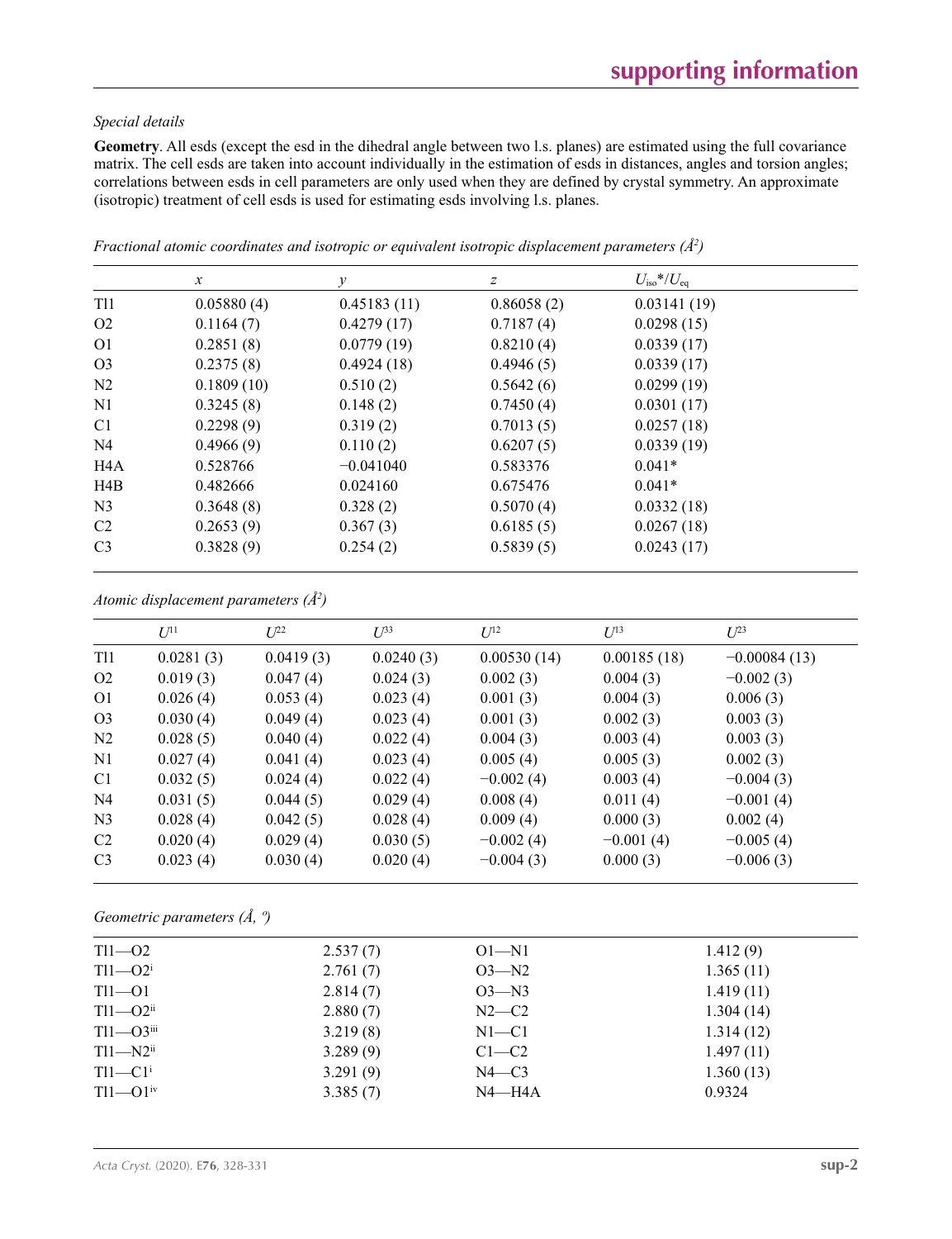| $T11 - C1$                                              | 3.387(8)     | N4-H4B                                             | 1.0077      |
|---------------------------------------------------------|--------------|----------------------------------------------------|-------------|
| $T11 - O3v$                                             | 3.453(8)     | $N3-C3$                                            | 1.329(11)   |
| $O2 - C1$                                               | 1.275(11)    | $C2-C3$                                            | 1.437(11)   |
|                                                         |              |                                                    |             |
| $O2 - T11 - O2$ <sup>i</sup>                            | 75.9(2)      | $N1 - 01 - T11$ <sup>vi</sup>                      | 124.6(6)    |
| $O2 - T11 - O1$                                         | 59.1(2)      | $T11 - 01 - T11$ <sup>vi</sup>                     | 73.70 (15)  |
| $O2^{i}$ -Tl1--O1                                       | 134.3(2)     | $N1 - 01 - T11$ <sup>ii</sup>                      | 69.9(5)     |
| $O2 - T11 - O2$ ii                                      | 73.8(2)      | $T11 - O1 - T11$ <sup>ii</sup>                     | 67.89(16)   |
| $O2^{\text{i}}$ -Tl1- $O2^{\text{ii}}$                  | 83.2(2)      | $T11$ <sup>vi</sup> -- $O1$ -- $T11$ <sup>ii</sup> | 64.47 (13)  |
| $O1 - T11 - O2$ <sup>ii</sup>                           | 91.3(2)      | $N2 - 03 - N3$                                     | 110.1(8)    |
| $O2 - T11 - O3$ iii                                     | 119.2(2)     | $N2$ — $O3$ — $T11$ <sup>vii</sup>                 | 112.7(6)    |
| $O2^{i}$ -T11- $O3^{iii}$                               | 164.3(2)     | $N3 - 03 - T11$ <sup>vii</sup>                     | 108.2(5)    |
| $O1 - T11 - O3$ iii                                     | 60.21(19)    | $N2$ — $O3$ — $T11$ <sup>viii</sup>                | 107.8(5)    |
| $O2^{ii}$ —T11— $O3^{iii}$                              | 104.50(19)   | $N3 - 03 - T11$ <sup>viii</sup>                    | 139.7(5)    |
| $O2 - T11 - O1$ <sup>iv</sup>                           | 67.2(2)      | Tl1vii-03-Tl1viii                                  | 68.20 (17)  |
| $O2^{\mathrm{i}}$ -Tl1- $O1^{\mathrm{iv}}$              | 82.28 (19)   | $N2 - 03 - T11$ <sup>i</sup>                       | 29.7(5)     |
| $O1 - T11 - O1$ <sup>iv</sup>                           | 73.70 (16)   | $N3 - 03 - T11$ <sup>i</sup>                       | 137.7(5)    |
| $O2^{ii}$ —Tl1— $O1^{iv}$                               | 140.56(18)   | $T11$ <sup>vii</sup> - $O3$ - $T11$ <sup>i</sup>   | 103.6(2)    |
| $O3^{iii} - T11 - O1^{iv}$                              | 99.15 (19)   | $T11$ <sup>viii</sup> - $O3$ - $T11$ <sup>i</sup>  | 78.16 (14)  |
| $O2 - T11 - O3v$                                        | 119.6(2)     | $N2 - 03 - T11$ <sup>ii</sup>                      | 36.6(5)     |
| $O2^{i}$ -Tl1- $O3^{v}$                                 | 101.3(2)     | $N3 - 03 - T11$ <sup>ii</sup>                      | 111.1(5)    |
| $O1 - T11 - O3v$                                        | 94.4(2)      | $T11$ <sup>vii</sup> - $O3 - T11$ <sup>ii</sup>    | 78.51 (15)  |
| $O2ii$ -T11- $O3v$                                      | 166.55(18)   | $T11$ <sup>viii</sup> —O3— $T11$ <sup>ii</sup>     | 107.4(2)    |
| $O3$ <sup>iii</sup> —Tl1— $O3^v$                        | 68.20 (17)   | $T11^{i}$ - $O3$ - $T11^{ii}$                      | 49.53 $(8)$ |
| $O1^{iv}$ —T11— $O3^v$                                  | 52.89 (17)   | $C2 - N2 - O3$                                     | 107.0(8)    |
| $T11 - 02 - T11$ <sup>ii</sup>                          | 106.8(2)     | $Cl - N1 - O1$                                     | 110.6(7)    |
| $C1 - 02 - T11$ <sup>i</sup>                            | 129.1(6)     | $O2 - C1 - N1$                                     | 129.9(8)    |
| $T11 - 02 - T11$ <sup>i</sup>                           | 103.4(2)     | $O2 - C1 - C2$                                     | 118.9(9)    |
| $T11^{ii}$ - $O2$ - $T11^{i}$                           | 83.2(2)      | $N1-C1-C2$                                         | 111.1(7)    |
| $C1 - 02 - T11$ <sup>vi</sup>                           | 91.8(5)      | $C3-M4-H4A$                                        | 105.2       |
| $T11 - 02 - T11$ <sup>vi</sup>                          | 57.29(13)    | $C3 - N4 - H4B$                                    | 111.1       |
| $T11^{ii}$ - $O2$ - $T11^{vi}$                          | 67.75(13)    | <b>H4A-N4-H4B</b>                                  | 121.6       |
| $T11^{i}$ - 02 - $T11^{vi}$                             | 134.9(2)     | $C3 - N3 - O3$                                     | 105.6(6)    |
| $C1 - O2 - T11$ iv                                      | 123.5(6)     | $N2-C2-C3$                                         | 109.7(8)    |
| $T11 - 02 - T11$ <sup>iv</sup>                          | 54.51 (12)   | $N2 - C2 - C1$                                     | 120.8(8)    |
| $T11^{ii}$ - 02 - $T11^{iv}$                            | 133.3(2)     | $C3-C2-C1$                                         | 129.3(9)    |
| $T11^{i} - 02 - T11^{iv}$                               | 64.69 (12)   | $N3 - C3 - N4$                                     | 124.0(7)    |
| $T11^{vi}$ - $O2$ - $T11^{iv}$                          | 111.80(14)   | $N3-C3-C2$                                         | 107.6(8)    |
| $N1 - 01 - T11$                                         | 115.8(5)     | $N4-C3-C2$                                         | 128.3(8)    |
|                                                         |              |                                                    |             |
| $N3 - 03 - N2 - C2$                                     | $-0.1(10)$   | $T11^{vi} - N1 - C1 - T11^{i}$                     | 74.4 (19)   |
| $T11$ <sup>vii</sup> —O3—N2—C2                          | 120.8(7)     | $O1 - N1 - C1 - T11$ <sup>vi</sup>                 | $-38.2(6)$  |
| $T11$ <sup>viii</sup> -03-N2-C2                         | $-166.0(6)$  | $T11 - N1 - C1 - T11$ <sup>vi</sup>                | $-48.4(2)$  |
| $T11^{i} - 03 - N2 - C2$                                | $-161.9(14)$ | $T11^{ii} - N1 - C1 - T11^{vi}$                    | 29.4(5)     |
| $T11^{ii} - 03 - N2 - C2$                               | 98.6(9)      | $N2 - 03 - N3 - C3$                                | $-0.6(10)$  |
| $N3 - 03 - N2 - T11$ <sup>i</sup>                       | 161.8(7)     | $T11$ <sup>vii</sup> —O3—N3—C3                     | $-124.1(6)$ |
| $T11$ <sup>vii</sup> - $O3$ - $N2$ - $T11$ <sup>i</sup> | $-77.3(8)$   | $T11$ <sup>viii</sup> —O3—N3—C3                    | 158.3(6)    |
| $T11$ <sup>viii</sup> -03-N2- $T11$ <sup>i</sup>        | $-4.1(10)$   | $T11^{i} - 03 - N3 - C3$                           | 12.7(11)    |
|                                                         |              |                                                    |             |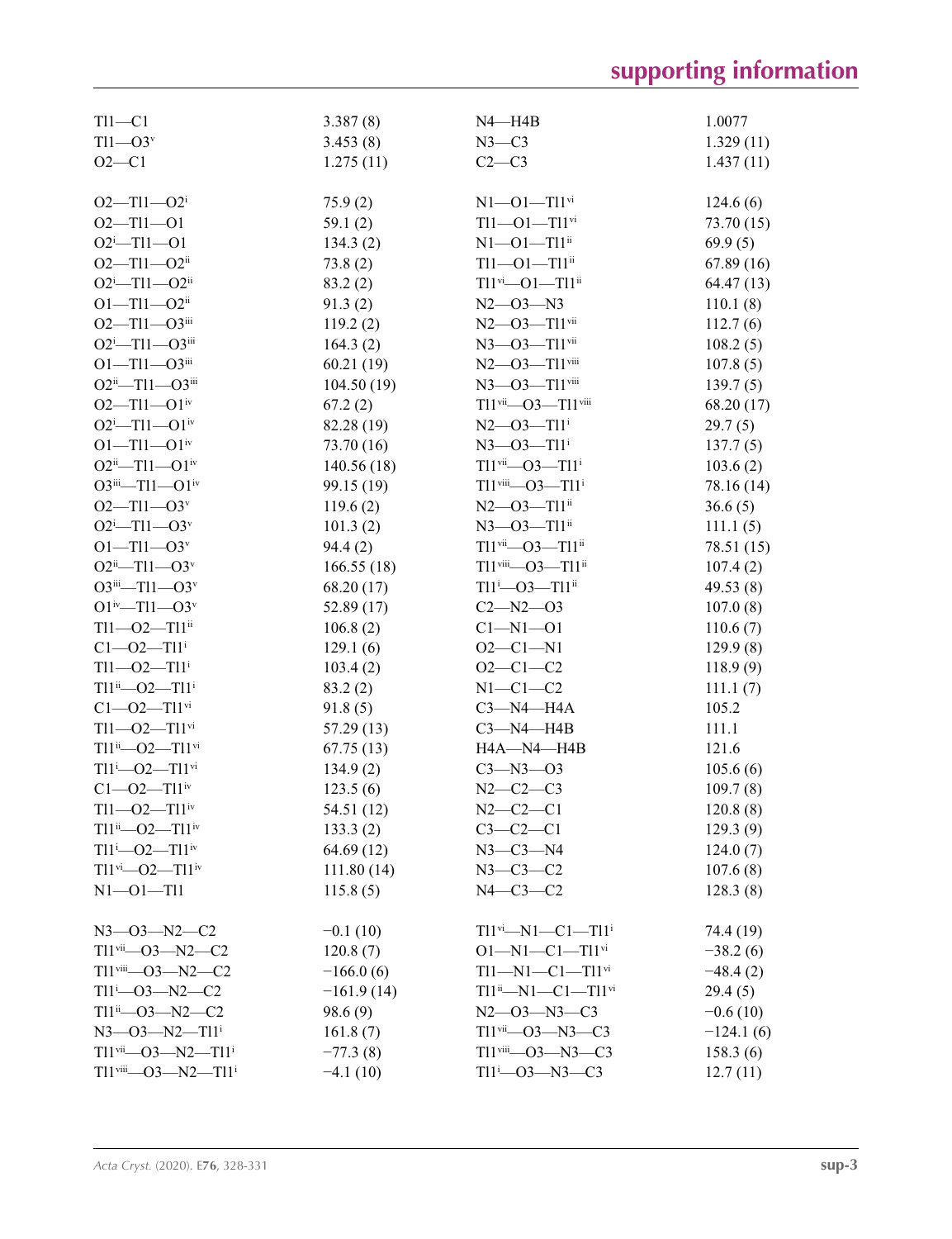| $T11^{ii}$ - 03 - N2 - $T11^{i}$                   | $-99.5(12)$  | $T11^{ii}$ —O3—N3—C3                                          | $-39.7(8)$   |
|----------------------------------------------------|--------------|---------------------------------------------------------------|--------------|
| $N3$ — $O3$ — $N2$ — $T11$ <sup>ii</sup>           | $-98.7(9)$   | $N2$ — $O3$ — $N3$ — $T11$ <sup>vii</sup>                     | 123.5(7)     |
| $T11$ <sup>vii</sup> —O3—N2—T11 <sup>ii</sup>      | 22.2(9)      | $T11$ <sup>viii</sup> —O3—N3— $T11$ <sup>vii</sup>            | $-77.5(7)$   |
| $T11$ <sup>viii</sup> —O3—N2—T11 <sup>ii</sup>     | 95.4(6)      | $T11^{i}$ - $O3$ - $N3$ - $T11$ <sup>vii</sup>                | 136.8(8)     |
| $T11 - 03 - N2 - T11$ <sup>ii</sup>                | 99.5 (12)    | $T11^{ii}$ - $O3$ - $N3$ - $T11$ <sup>vii</sup>               | 84.4 (3)     |
| $N3$ — $O3$ — $N2$ — $T11$ <sup>vii</sup>          | $-120.9(7)$  | $N2$ — $O3$ — $N3$ — $T11$ <sup>viii</sup>                    | $-158.9(12)$ |
| $T11$ <sup>viii</sup> -03-N2-T11 <sup>vii</sup>    | 73.2(4)      | $T11$ <sup>vii</sup> -- $O3$ -- $N3$ -- $T11$ <sup>viii</sup> | 77.5(7)      |
| $T11 - O3 - N2 - T11$ <sup>vii</sup>               | 77.3(8)      | $T11 - O3 - N3 - T11$ <sup>viii</sup>                         | $-145.6(13)$ |
| $T11^{ii}$ - $O3$ - $N2$ - $T11^{vii}$             | $-22.2(9)$   | $T11^{ii}$ - $O3$ - $N3$ - $T11$ <sup>viii</sup>              | 161.9(10)    |
| $N3 - 03 - N2 - T11$ <sup>viii</sup>               | 165.9(8)     | $O3 - N2 - C2 - C3$                                           | 0.7(11)      |
| $T11$ <sup>vii</sup> —O3—N2— $T11$ <sup>viii</sup> | $-73.2(4)$   | $T11 - N2 - C2 - C3$                                          | $-166.4(6)$  |
| $T11^{i}$ - $O3$ - $N2$ - $T11$ <sup>viii</sup>    | 4.1(10)      | $T11^{ii} - N2 - C2 - C3$                                     | 131.4(7)     |
| $T11^{ii}$ - $O3$ - $N2$ - $T11$ <sup>viii</sup>   | $-95.4(6)$   | $T11$ <sup>vii</sup> -N2-C2-C3                                | 52.0(10)     |
| $T11 - 01 - N1 - C1$                               | $-13.7(9)$   | $T11$ <sup>viii</sup> -N2-C2-C3                               | $-29(2)$     |
| $T11^{vi} - 01 - N1 - C1$                          | 73.8(9)      | $O3 - N2 - C2 - C1$                                           | $-175.4(8)$  |
| $T11^{ii} - 01 - N1 - C1$                          |              | $TI1^{i} - N2 - C2 - C1$                                      |              |
|                                                    | 37.9(6)      |                                                               | 17.5(11)     |
| $T11^{vi} - 01 - N1 - T11$                         | 87.4 (6)     | $T11^{ii} - N2 - C2 - C1$                                     | $-44.7(8)$   |
| $T11^{ii} - 01 - N1 - T11$                         | 51.6(4)      | $T11$ <sup>vii</sup> -N2-C2-C1                                | $-124.2(7)$  |
| $T11 - 01 - N1 - T11$ <sup>ii</sup>                | $-51.6(4)$   | $T11$ <sup>viii</sup> —N2—C2—C1                               | 154.6(11)    |
| $T11^{vi}$ - $O1$ - $N1$ - $T11^{ii}$              | 35.9(5)      | $O3 - N2 - C2 - T11$ <sup>ii</sup>                            | $-130.7(7)$  |
| $T11 - 01 - N1 - T11$ <sup>vi</sup>                | $-87.4(6)$   | $T11^{i} - N2 - C2 - T11^{ii}$                                | 62.2(4)      |
| $T11^{ii} - 01 - N1 - T11^{vi}$                    | $-35.9(5)$   | $T11$ <sup>vii</sup> -N2-C2-T11 <sup>ii</sup>                 | $-79.4(5)$   |
| $T11 - 02 - C1 - N1$                               | 13.2(13)     | $T11$ <sup>viii</sup> —N2—C2—T11 <sup>ii</sup>                | $-160.6(16)$ |
| $T11^{ii}$ - $O2$ - $C1$ - $N1$                    | $-106.2(10)$ | $O3 - N2 - C2 - T11$                                          | 167.1(9)     |
| $T11 - O2 - C1 - N1$                               | 162.0(7)     | $T11^{ii} - N2 - C2 - T11^{i}$                                | $-62.2(4)$   |
| $T11^{vi}$ - $O2$ - $C1$ - $N1$                    | $-38.7(10)$  | $T11$ <sup>vii</sup> —N2—C2—T11 <sup>i</sup>                  | $-141.7(8)$  |
| $T11^{iv}$ - $O2$ - $C1$ - $N1$                    | 79.1 (11)    | $T11$ <sup>viii</sup> —N2—C2—T11 <sup>i</sup>                 | 137.1(18)    |
| $T11 - 02 - C1 - C2$                               | $-170.2(6)$  | $O2-C1-C2-N2$                                                 | $-1.5(14)$   |
| $T11^{ii} - 02 - C1 - C2$                          | 70.4(8)      | $N1-C1-C2-N2$                                                 | 175.7(9)     |
| $T11 - O2 - C1 - C2$                               | $-21.4(12)$  | $T11^{ii} - C1 - C2 - N2$                                     | 48.9(9)      |
| $T11$ <sup>vi</sup> - $O2$ - $C1$ - $C2$           | 137.9(7)     | $T11-C1-C2-N2$                                                | $-18(2)$     |
| $T11^{iv} - 02 - C1 - C2$                          | $-104.3(8)$  | $T11$ <sup>i</sup> -C1-C2-N2                                  | $-13.9(9)$   |
| $T11 - 02 - C1 - T11$ <sup>ii</sup>                | 119.5(6)     | $T11^{vi} - C1 - C2 - N2$                                     | 95.3(11)     |
| $T11^{i}$ - $O2$ - $C1$ - $T11^{ii}$               | $-91.7(7)$   | $O2-C1-C2-C3$                                                 | $-176.8(9)$  |
| $T11^{vi}$ - $O2$ - $C1$ - $T11^{ii}$              | 67.6(2)      | $N1-C1-C2-C3$                                                 | 0.4(14)      |
| $T11^{iv}$ - $O2$ - $C1$ - $T11^{ii}$              | $-174.7(6)$  | $T11^{ii}$ - $C1$ - $C2$ - $C3$                               | $-126.4(9)$  |
| $T11^{ii} - 02 - C1 - T11$                         | $-119.5(6)$  | $T11-C1-C2-C3$                                                | 166.8(11)    |
| $T11 - 02 - C1 - T11$                              | 148.8(10)    | $T11$ <sup>i</sup> -C1-C2-C3                                  | 170.8(10)    |
| $T11$ <sup>vi</sup> — O2 — C1 — T11                | $-51.9(4)$   | $T11$ <sup>vi</sup> - $C1$ - $C2$ - $C3$                      | $-80.0(13)$  |
| $T11^{iv}$ - $O2$ - $C1$ - $T11$                   | 65.8(5)      | $O2-C1-C2-T11ii$                                              | $-50.4(7)$   |
| $T11 - 02 - C1 - T11$ <sup>i</sup>                 | $-148.8(10)$ | $N1 - C1 - C2 - T11$ <sup>ii</sup>                            | 126.8(8)     |
| $T11^{ii}$ - $O2$ - $C1$ - $T11^{i}$               | 91.7(7)      | $T11-C1-C2-T11$ <sup>ii</sup>                                 | $-66.7(14)$  |
| $T11^{vi}$ - $O2$ - $C1$ - $T11$ <sup>i</sup>      | 159.3(7)     | Tl1 <sup>i</sup> -Cl-C2-Tl1 <sup>ii</sup>                     | $-62.78(17)$ |
| $T11^{iv}$ - $O2$ - $C1$ - $T11^{i}$               | $-82.9(6)$   | $T11$ <sup>vi</sup> - $C1$ - $C2$ - $T11$ <sup>ii</sup>       | 46.4(7)      |
| $T11 - 02 - C1 - T11$ <sup>vi</sup>                | 51.9(4)      | $O2-C1-C2-T11$ <sup>i</sup>                                   | 12.4(7)      |
| $T11^{ii}$ - $O2$ - $C1$ - $T11^{vi}$              | $-67.6(2)$   | $N1-C1-C2-T11$                                                | $-170.4(8)$  |
| $T11^{i}$ - $O2$ - $C1$ - $T11^{vi}$               | $-159.3(7)$  | $T11^{ii}$ - $C1$ - $C2$ - $T11^{i}$                          | 62.78(17)    |
| $T11^{iv}$ - $O2$ - $C1$ - $T11^{vi}$              | 117.8(5)     | $T11 - C1 - C2 - T11$ <sup>i</sup>                            | $-3.9(14)$   |
|                                                    |              |                                                               |              |